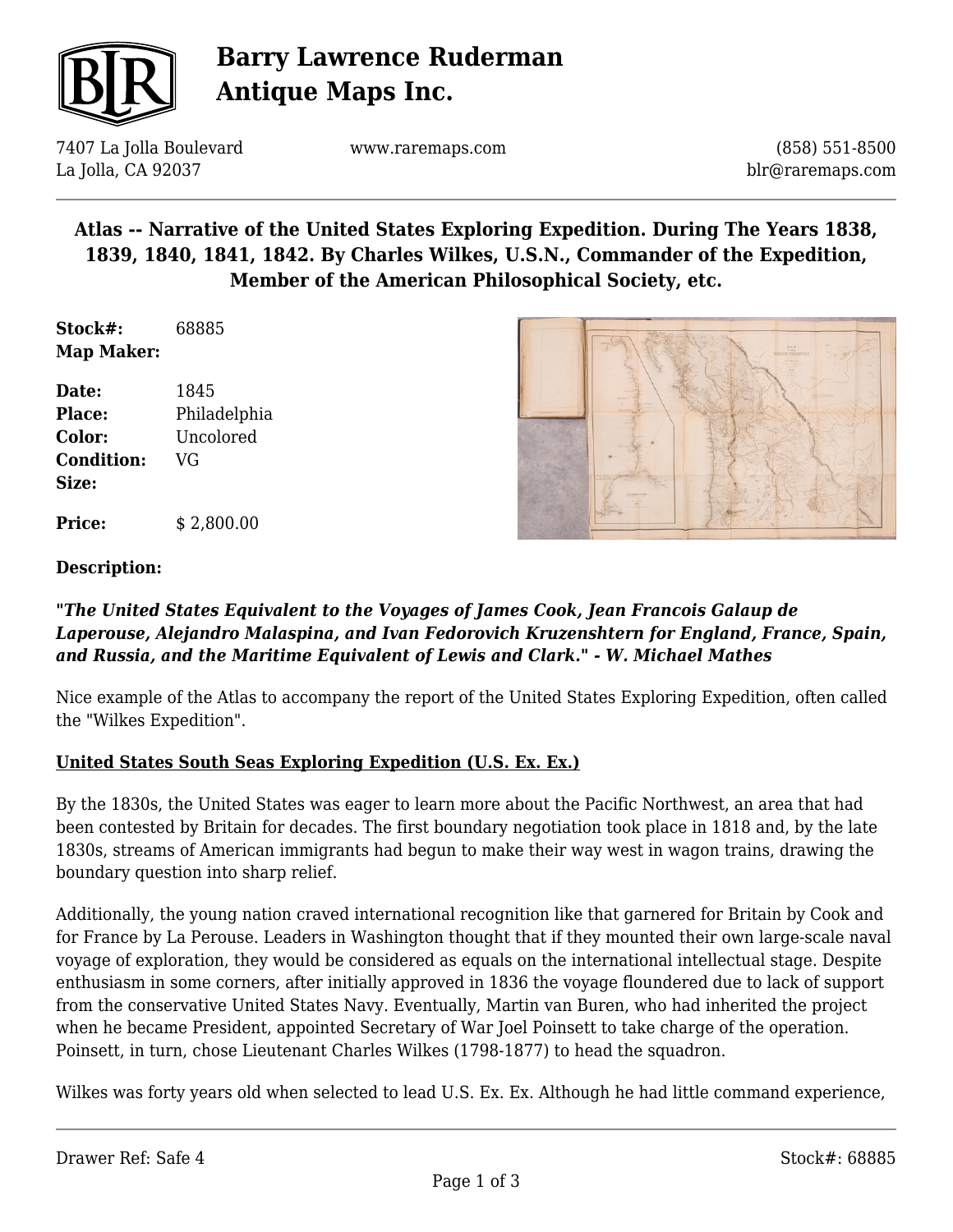

# **Barry Lawrence Ruderman Antique Maps Inc.**

7407 La Jolla Boulevard La Jolla, CA 92037

www.raremaps.com

(858) 551-8500 blr@raremaps.com

## **Atlas -- Narrative of the United States Exploring Expedition. During The Years 1838, 1839, 1840, 1841, 1842. By Charles Wilkes, U.S.N., Commander of the Expedition, Member of the American Philosophical Society, etc.**

a shortcoming that would become a liability while at sea, he was one of the country's premier nautical surveyors; at the time he was chosen he was heading the Depot of Charts and Instruments in Washington D. C.

Wilkes was given six ships to command-one of, if not the, largest exploratory expedition ever mounted. Additionally, he selected a corps of nine scientists to accompany the mission and he put himself in charge of the physical sciences, surveying, astronomy, meteorology, and nautical science. Other scientists included Titian Peale, son of Charles Wilson Peale, and James Dwight Dana. The two artists included on the roster, Alfred Agate and James Drayton, got to use a new invention, a camera lucida, which projected an image on paper for tracing. Surveying, however, was Wilkes' top priority, a preference that continually frustrated his fellow scientists.

The squadron left August 18, 1838. First, they sailed for Madeira, then round Cape Horn and up the western coast of South America before setting off across the Pacific to Sydney. Then, the ships turned south to explore Antarctica, the last great unknown continent of the world. Afterward, they stopped at Hawaii en route to the Pacific Northwest, where they conducted the surveys for this map in 1841. Then, the squadron crossed the Pacific again, sailed through the Philippines and Borneo, around the Cape of Good Hope and back to New York on June 10, 1842.

### **Publications and Outcomes of U.S. Ex. Ex.**

Upon their return, Wilkes himself oversaw the preparation of the thousands of pages of data and notes for publication. He also had to contend with a court martial about his behavior and dispensing of punishments while at sea, although he was acquitted of all but one charge. Congress was also interested in the results of the voyage and sought to control the distribution of the narrative and subsequent reports. They limited publication to 100 lavish copies which were allocated to each of the states, allies of the United States, the Library of Congress, the Naval Lyceum, and the principal officers of the voyage. However, as print runs could not be smaller than 250, additional copies lacking the seal of the United States were also distributed by private booksellers.

The first official publications to appear were Wilkes rambling five-volume narrative of the voyage, accompanied by a folio atlas, in 1844. This map appeared in that atlas. A further 19 volumes were prepared over the course of 30 years, each on a different scientific topic, although only 14 were ever distributed. Perhaps the most impressive legacy of the expedition was the almost 250 charts Wilkes prepared in two atlases (completed 1858, published 1861, but not distributed until after the Civil War).